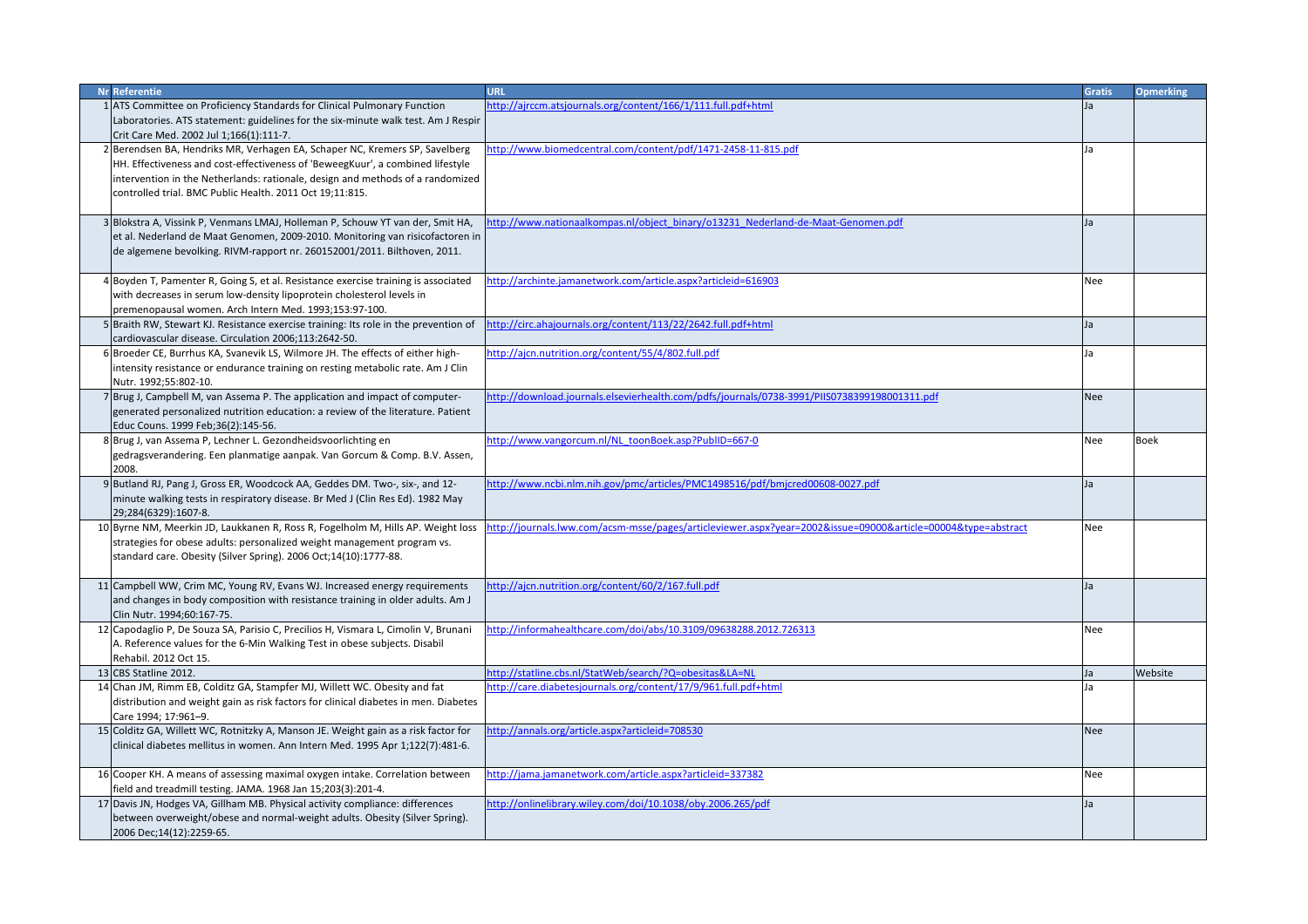| <b>Nr Referentie</b>                                                                  | <b>URL</b>                                                                                                      | <b>Gratis</b> | <b>Opmerking</b> |
|---------------------------------------------------------------------------------------|-----------------------------------------------------------------------------------------------------------------|---------------|------------------|
| 18 Di Thommazo-Luporini L, Jürgensen SP, Castello-Simões V, Catai AM, Arena R,        | http://www.scielo.br/pdf/rbfis/v16n6/aop034_12.pdf                                                              | Ja            |                  |
| Borghi-Silva A. Metabolic and clinical comparative analysis of treadmill six-         |                                                                                                                 |               |                  |
| minute walking test and cardiopulmonary exercise testing in obese and                 |                                                                                                                 |               |                  |
| eutrophic women. Rev Bras Fisioter. 2012 Dec;16(6):469-78.                            |                                                                                                                 |               |                  |
| 19 Donnelly JE, Blair SN, Jakicic JM, Manore MM, Rankin JW, Smith BK; American        | ttp://journals.lww.com/acsm-msse/pages/articleviewer.aspx?year=2009&issue=02000&article=00026&type=abstract     | Ja            |                  |
| College of Sports Medicine. American College of Sports Medicine Position Stand.       |                                                                                                                 |               |                  |
| Appropriate physical activity intervention strategies for weight loss and             |                                                                                                                 |               |                  |
| prevention of weight regain for adults. Med Sci Sports Exerc. 2009 Feb;41(2):459-     |                                                                                                                 |               |                  |
| 71.                                                                                   |                                                                                                                 |               |                  |
| 20 Ekman MJ, Klintenberg M, Björck U, Norström F, Ridderstråle M. 6-minute walk       | http://onlinelibrary.wiley.com/doi/10.1002/oby.20046/abstract                                                   | Nee           |                  |
| test before and after a weight reduction program in obese subjects. Obesity           |                                                                                                                 |               |                  |
| (Silver Spring). 2012 Oct 3. doi: 10.1002/oby.20046. [Epub ahead of print]            |                                                                                                                 |               |                  |
|                                                                                       |                                                                                                                 |               |                  |
| 21 Evangelista LS, Doering LV, Lennie T, Moser DK, Hamilton MA, Fonarow GC,           | http://download.journals.elsevierhealth.com/pdfs/journals/0002-9149/PIIS0002914905021144.pdf                    | <b>Nee</b>    |                  |
| Dracup K. Usefulness of a home-based exercise program for overweight and              |                                                                                                                 |               |                  |
| obese patients with advanced heart failure. Am J Cardiol. 2006 Mar 15;97(6):886-      |                                                                                                                 |               |                  |
| 90.                                                                                   |                                                                                                                 |               |                  |
| 22 Farrell SW, Braun L, Barlow CE, Cheng YJ, Blair SN. The relation of body mass      | http://onlinelibrary.wiley.com/doi/10.1038/oby.2002.58/pdf                                                      | Ja            |                  |
| index, cardiorespiratory fitness, and all-cause mortality in women. Obes Res.         |                                                                                                                 |               |                  |
| 2002 Jun;10(6):417-23.                                                                |                                                                                                                 |               |                  |
| 23 Finucane MM, Stevens GA, Cowan MJ, Danaei G, Lin JK, Paciorek CJ, Singh GM,        | http://www.thelancet.com/journals/lancet/article/PIIS0140-6736(11)60679-X/fulltext#article upsell               | <b>Nee</b>    |                  |
| Gutierrez HR, Lu Y, Bahalim AD, Farzadfar F, Riley LM, Ezzati M, on behalf of the     |                                                                                                                 |               |                  |
| Global Burden of Metabolic Risk Factors of Chronic Diseases Collaborating Group       |                                                                                                                 |               |                  |
| (Body Mass Index). National, regional, and global trend in body-mass index since      |                                                                                                                 |               |                  |
| 1980: systematic analysis of health examination surveys and epidemiological           |                                                                                                                 |               |                  |
| studies with 960 country-years and 9,1 million participants. Lancet 2011; 377:        |                                                                                                                 |               |                  |
| 557-67.                                                                               |                                                                                                                 |               |                  |
| 24 Flegal KM, Carroll MD, Kit BK, Ogden CL. Prevalence of obesity and trends in the   | nttp://jama.jamanetwork.com/data/Journals/JAMA/22488/joc15165 491 497.pdf                                       | Ja            |                  |
| distribution of body mass index among US adults 1999-2010. JAMA 2012; 307             |                                                                                                                 |               |                  |
| (5): 491-497.                                                                         |                                                                                                                 |               |                  |
| 25 Geliebter A, Maher MM, Gerace L, Gutin B, Heymsfield SB, Hashim SA. Effects of     | http://ajcn.nutrition.org/content/66/3/557.full.pdf                                                             | Ja            |                  |
| strength or aerobic training of body composition, resting metabolic rate, and         |                                                                                                                 |               |                  |
| peak oxygen consumption in obese dieting subjects. Am J Clin Nutr. 1997;66:557-       |                                                                                                                 |               |                  |
| 63.                                                                                   |                                                                                                                 |               |                  |
| 26 Hackney KJ, Engels HJ, Gretebeck RJ. Resting energy expenditure and delayed-       | http://journals.lww.com/nsca-jscr/Abstract/2008/09000/Resting Energy Expenditure and Delayed Onset.29.aspx      | Nee           |                  |
| onset muscle soreness after full-body resistance training with an eccentric           |                                                                                                                 |               |                  |
| concentration. J Strength Cond Res. 2008;22(5):1602-9.                                |                                                                                                                 |               |                  |
| 27 Han TS, Tijhuis MA, Lean ME, Seidell JC. Quality of life in relation to overweight | ttp://www.ncbi.nlm.nih.gov/pmc/articles/PMC1509048/pdf/amjph00024-0068.pdf                                      | Ja            |                  |
| and body fat distribution. Am J Public Health 1998;88:1814-20.                        |                                                                                                                 |               |                  |
|                                                                                       |                                                                                                                 |               |                  |
| 28 Harris K, Holly R. Physiological response to circuit weight training in borderline | http://journals.lww.com/acsm-msse/Abstract/1987/06000/Physiological response to circuit weight training.11.aspx | Nee           |                  |
| hypertensive subjects. Med Sci Sports Exerc. 1987; 19(3):246-52.                      |                                                                                                                 |               |                  |
|                                                                                       |                                                                                                                 |               |                  |
| 29 Helmink J, Meis J, Kremers S. Een jaar BeweegKuur, en dan? Een onderzoek naar      | ttp://www.beweegkuur.nl/documenten-2012/onderzoek/rapport-een-jaar-beweegkuur-universiteit-maastricht-2010.pdf  | Ja            |                  |
| de bevorderende en belemmerde contextuele factoren. Maastricht University             |                                                                                                                 |               |                  |
| 2009.                                                                                 |                                                                                                                 |               |                  |
| 30 Hills AP, Shultz SP, Soares MJ, Byrne NM, Hunter GR, King NA, Misra A.             | http://onlinelibrary.wiley.com/doi/10.1111/j.1467-789X.2009.00692.x/pdf                                         | Ja            |                  |
| Resistance training for obese, type 2 diabetic adults: a review of the evidence.      |                                                                                                                 |               |                  |
| Obes Rev. 2010 Oct;11(10):740-9.                                                      |                                                                                                                 |               |                  |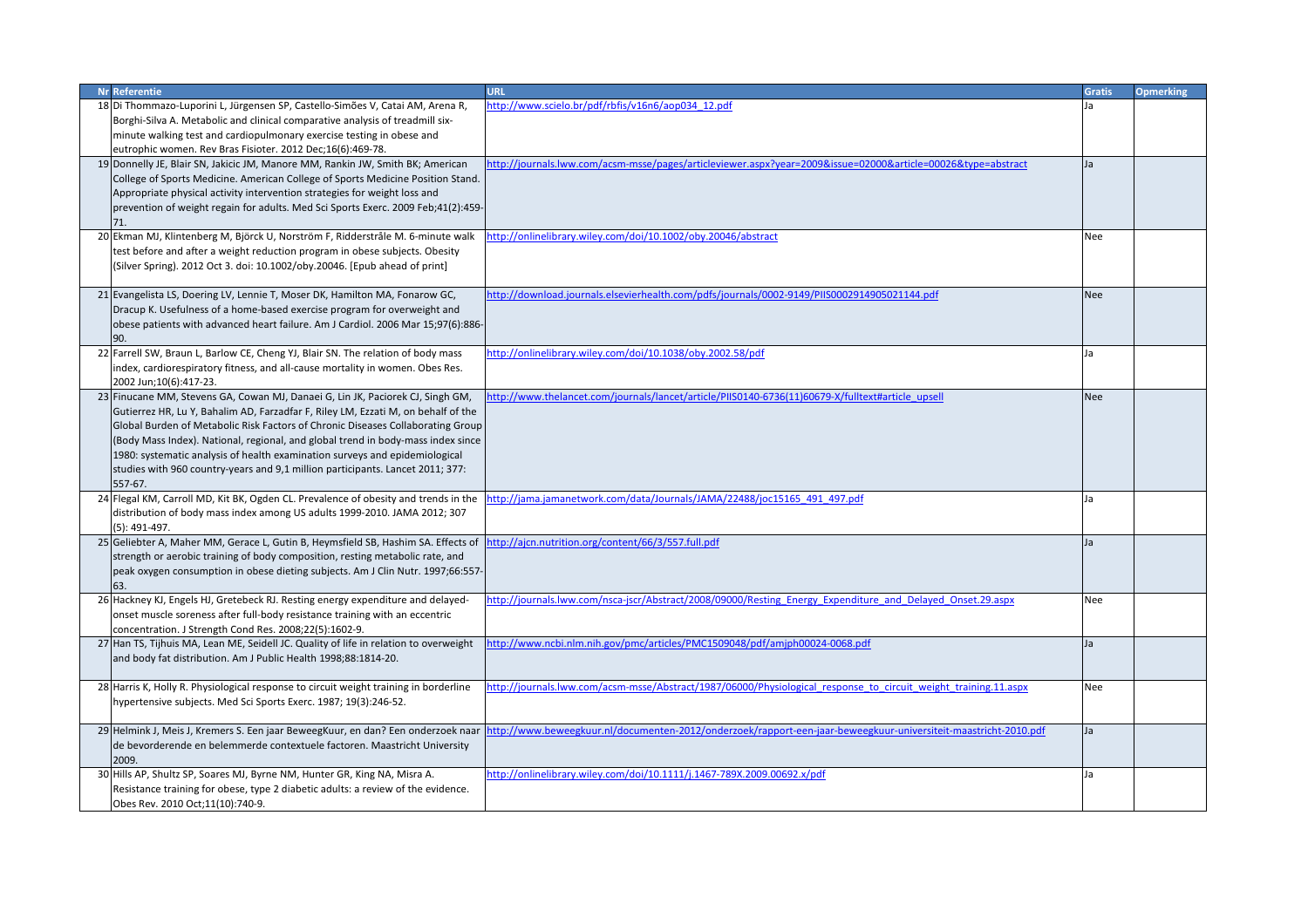| Nr Referentie                                                                                                                                     | <b>URL</b>                                                                                                                  | <b>Gratis</b> | <b>Opmerking</b> |
|---------------------------------------------------------------------------------------------------------------------------------------------------|-----------------------------------------------------------------------------------------------------------------------------|---------------|------------------|
| 31 Ho SS, Dhaliwal SS, Hills AP, Pal S. The effect of 12 weeks of aerobic, resistance                                                             | http://www.biomedcentral.com/content/pdf/1471-2458-12-704.pdf                                                               |               |                  |
| or combination exercise training on cardiovascular risk factors in the overweight                                                                 |                                                                                                                             |               |                  |
| and obese in a randomized trial. BMC Public Health. 2012 Aug 28;12:704.                                                                           |                                                                                                                             |               |                  |
|                                                                                                                                                   |                                                                                                                             |               |                  |
| 32 Hulens M, Vansant G, Claessens AL, Lysens R, Muls E. Predictors of 6-minute                                                                    | ttp://onlinelibrary.wiley.com/doi/10.1034/j.1600-0838.2003.10273.x/pdf                                                      | Nee           |                  |
| walk test results in lean, obese and morbidly obese women. Scand J Med Sci                                                                        |                                                                                                                             |               |                  |
| Sports. 2003 Apr;13(2):98-105.                                                                                                                    |                                                                                                                             |               |                  |
| 33 Hulens M, Vansant G, Lysens R, Claessens AL, Muls E. Exercise capacity in lean                                                                 | ttp://onlinelibrary.wiley.com/doi/10.1034/j.1600-0838.2001.110509.x/abstract                                                | <b>Nee</b>    |                  |
| versus obese women. Scand J Med Sci Sports. 2001 Oct;11(5):305-9.                                                                                 |                                                                                                                             |               |                  |
| 34 Hunter GR, Wetzstein CJ, Fields DA, et al. Resistance training increases total                                                                 | http://jap.physiology.org/content/89/3/977.full.pdf+html                                                                    |               |                  |
| energy expenditure and free-living physical activity in older adults. J Appl                                                                      |                                                                                                                             |               |                  |
| Physiol. 2000;89:977-84.                                                                                                                          |                                                                                                                             |               |                  |
| 35 Janssen I, Fortier A, Hudson R, Ross R. Effects of an energy-restrictive diet with                                                             | ttp://care.diabetesjournals.org/content/25/3/431.full.pdf+html                                                              |               |                  |
| or without exercise on abdominal fat, intermuscular fat, and metabolic risk                                                                       |                                                                                                                             |               |                  |
| factors in obese women. Diabetes Care. 2002 Mar;25(3):431-8.                                                                                      |                                                                                                                             |               |                  |
|                                                                                                                                                   |                                                                                                                             |               |                  |
| 36 Janssen I, Shields M, Craig CL, Tremblay MS.Prevalence and secular changes in                                                                  | http://onlinelibrary.wiley.com/doi/10.1111/j.1467-789X.2010.00815.x/abstract                                                | Nee           |                  |
| abdominal obesity in Canadian adolescents and adults, 1981 to 2007-2009. Obes                                                                     |                                                                                                                             |               |                  |
| Rev, 2010; 12: 397-405.                                                                                                                           |                                                                                                                             |               |                  |
| 37 Johansson K, Neovius M, Lagerros YT, Harlid R, Rossner S, Granath F, et al. Effect                                                             |                                                                                                                             |               |                  |
|                                                                                                                                                   | http://www.bmj.com/highwire/filestream/398985/field highwire article pdf/0/bmj.b4609.full.pdf                               |               |                  |
| of a very low energy diet on moderate and severe obstructive sleep apnoea in                                                                      |                                                                                                                             |               |                  |
| obese men: a randomised controlled trial. BMJ 2009;339:b4609.                                                                                     |                                                                                                                             |               |                  |
|                                                                                                                                                   |                                                                                                                             |               |                  |
| 38 Jurca R, LaMonte MJ, Church TS, et al. Associations with muscle strength and                                                                   | ittp://journals.lww.com/acsm-msse/Abstract/2004/08000/Associations of Muscle Strength and Fitness with.6.aspx               | Nee           |                  |
| aerobic fitness with metabolic syndrome in men. Med Sci Sports Exerc.                                                                             |                                                                                                                             |               |                  |
| 2004;36(8):1301-7.                                                                                                                                |                                                                                                                             |               |                  |
| 39 Koffler KH, Menkes A, Redmond RA, Whitehead WE, Pratley RE, Hurley BF.                                                                         | ittp://journals.lww.com/acsm-msse/Abstract/1992/04000/Strength training accelerates gastrointestinal.4.aspx                 | <b>Nee</b>    |                  |
| Strength training accelerates gastrointestinal transit in middle-aged and older                                                                   |                                                                                                                             |               |                  |
| men. Med Sci Sports Exerc. 1992; 24:415-9.                                                                                                        |                                                                                                                             |               |                  |
| 40 Kok P, Seidell JC, Meinders AE. De waarde en de beperkingen van de 'body mass                                                                  | http://www.ntvg.nl/publicatie/de-waarde-en-de-beperkingen-van-de-39body-mass-index39-bmi-voor-het-bepalen-van-het-gezon. Ja |               |                  |
| index' (BMI) voor het bepalen van het gezondheidsrisico van overgewicht en                                                                        |                                                                                                                             |               |                  |
| obesitasNed Tijdschr Geneeskd. 2004 Nov 27;148(48):2379-82.                                                                                       |                                                                                                                             |               |                  |
|                                                                                                                                                   |                                                                                                                             |               |                  |
| 41 Kwaliteitsinstituut voor de Gezondheidszorg CBO. Diagnostiek en behandeling                                                                    | ttp://www.cbo.nl/Downloads/307/rl obesitas 08.pdf                                                                           |               |                  |
| van obesitas bij volwassenen en kinderen. Alphen aan den Rijn: Van Zuiden                                                                         |                                                                                                                             |               |                  |
| Communications B.V., 2008.                                                                                                                        |                                                                                                                             |               |                  |
| 42 Lahti-Koski M, Harald K, Männistö S, Laatikainen T, Jousilahti P.Fifteen-year                                                                  | http://cpr.sagepub.com/content/14/3/398.abstract                                                                            | <b>Nee</b>    |                  |
|                                                                                                                                                   |                                                                                                                             |               |                  |
| changes in body mass index and waist circumference in Finnish adults. Eur J Card                                                                  |                                                                                                                             |               |                  |
| Prev Rehab, 2007; 14: 398-404.                                                                                                                    |                                                                                                                             |               |                  |
| 43 Larsson UE, Reynisdottir S. The six-minute walk test in outpatients with obesity:                                                              | http://onlinelibrary.wiley.com/doi/10.1002/pri.398/abstract;jsessionid=2D7D9F824A397676C9CA7F31C3AC1748.d02t04              | <b>Nee</b>    |                  |
| reproducibility and known group validity. Physiother Res Int. 2008 Jun;13(2):84-                                                                  |                                                                                                                             |               |                  |
|                                                                                                                                                   |                                                                                                                             |               |                  |
| 44 Liese AD, Döring A, Hense H-W, Keil U. Five year changes in waist circumference,                                                               | http://www.springerlink.com/content/aa5a6rta29jabqdg/                                                                       | Nee           |                  |
| body mass index and obesity in Augsburg, Germany. Eur J Nutr, 2001; 40: 282-8.                                                                    |                                                                                                                             |               |                  |
|                                                                                                                                                   |                                                                                                                             |               |                  |
| 45 Malnick SDH, Knobler H. The medical complications of obesity. Q J Med 2006; 99: http://gimed.oxfordjournals.org/content/99/9/565.full.pdf+html |                                                                                                                             |               |                  |
| 565-579.                                                                                                                                          |                                                                                                                             |               |                  |
| 46 Martins RK, McNeil DW. Review of Motivational Interviewing in promoting                                                                        | ttp://www.sciencedirect.com/science? ob=MiamiImageURL& cid=271858& user=499882& pii=S0272735809000099& check=ylNee          |               |                  |
| health behaviors. Clin Psychol Rev. 2009 Jun;29(4):283-93. doi:                                                                                   |                                                                                                                             |               |                  |
| 10.1016/j.cpr.2009.02.001. Epub 2009 Feb 23.                                                                                                      |                                                                                                                             |               |                  |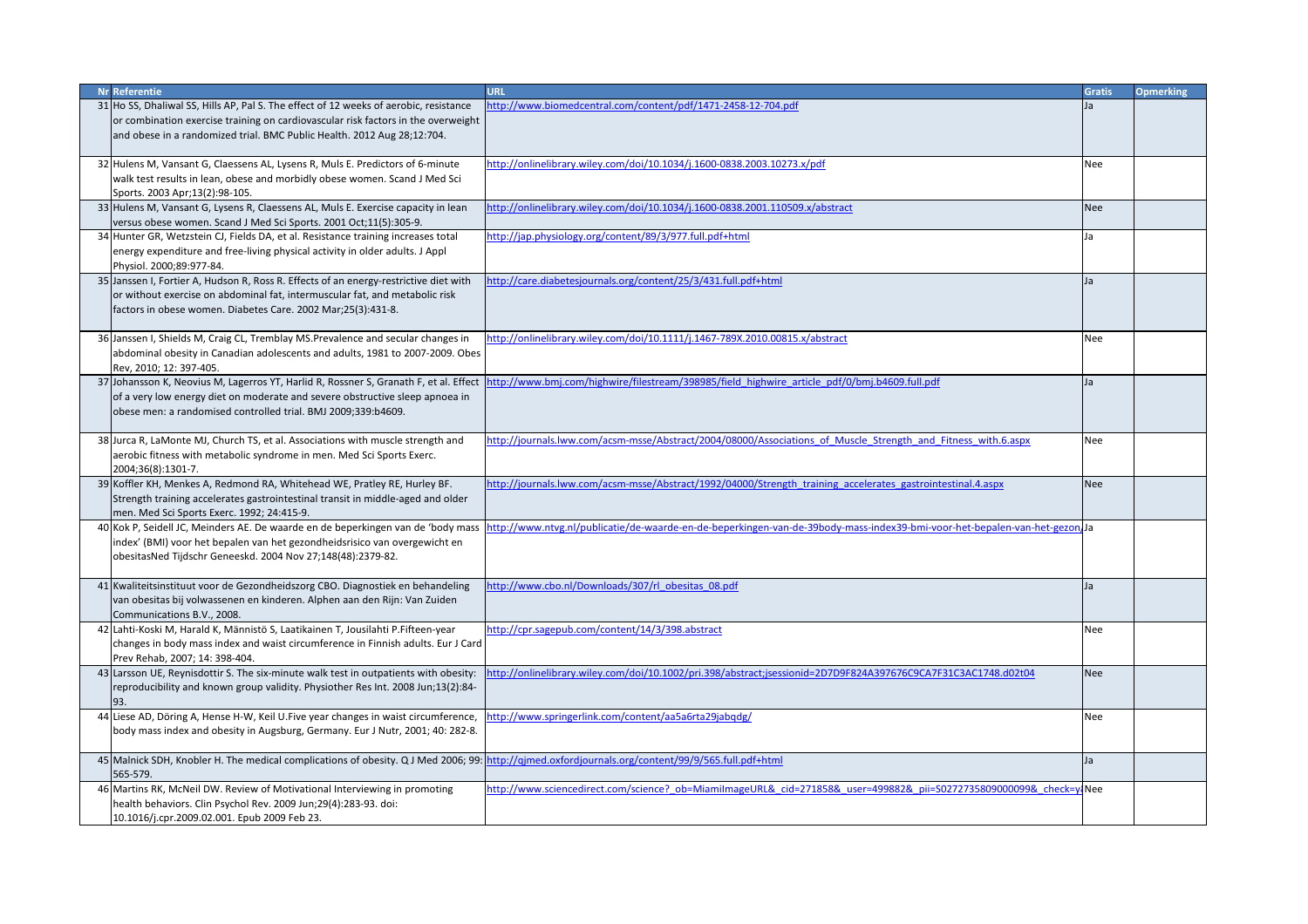| <b>Nr Referentie</b>                                                                                                                                                     | <b>URL</b>                                                                                                   | <b>Gratis</b> | <b>Opmerking</b> |
|--------------------------------------------------------------------------------------------------------------------------------------------------------------------------|--------------------------------------------------------------------------------------------------------------|---------------|------------------|
| 47 McCarthy HD, Ellis SM, Cole TJ Central overweight and obesity in British youth                                                                                        | http://www.ncbi.nlm.nih.gov/pmc/articles/PMC151972/pdf/624.pdf                                               | la            |                  |
| aged 11-16 years: cross sectional surveys of waist circumference. BMJ, 2003b;:                                                                                           |                                                                                                              |               |                  |
| 326: 624.                                                                                                                                                                |                                                                                                              |               |                  |
| 48 McGavin CR, Gupta SP, McHardy GJ. Twelve-minute walking test for assessing                                                                                            | http://www.ncbi.nlm.nih.gov/pmc/articles/PMC1639415/pdf/brmedj00510-0042.pdf                                 | Ja            |                  |
| disability in chronic bronchitis. Br Med J. 1976 Apr 3;1(6013):822-3.                                                                                                    |                                                                                                              |               |                  |
|                                                                                                                                                                          |                                                                                                              |               |                  |
| 49 McInnis KJ, Franklin BA, Rippe JM. Counseling for physical activity in overweight                                                                                     | http://www.aafp.org/afp/2003/0315/p1249.pdf                                                                  | Ja            |                  |
| and obese patients. Am Fam Physician. 2003 Mar 15;67(6):1249-56.                                                                                                         |                                                                                                              |               |                  |
|                                                                                                                                                                          |                                                                                                              |               |                  |
| 50 Miller JP, Pratley RE, Goldberg AP, et al. Strength training increases insulin action http://jap.physiology.org/content/77/3/1122.full.pdf+html                       |                                                                                                              | Nee           |                  |
| in healthy 50 to 65 year-old men. J Appl Physiol. 1994;77:1122-7.                                                                                                        |                                                                                                              |               |                  |
|                                                                                                                                                                          |                                                                                                              |               |                  |
| 51 Minderico CS, Silva AM, Keller K, Branco TL, Martins SS, Palmeira AL, Barata JT,                                                                                      | http://journals.cambridge.org/action/displayAbstract?fromPage=online&aid=1642408                             | Ja            |                  |
| Carnero EA, Rocha PM, Teixeira PJ, Sardinha LB. Usefulness of different                                                                                                  |                                                                                                              |               |                  |
| techniques for measuring body composition changes during weight loss in                                                                                                  |                                                                                                              |               |                  |
| overweight and obese women. Br J Nutr. 2008 Feb;99(2):432-41.                                                                                                            |                                                                                                              |               |                  |
| 52 Nelson ME, Fiatarone MA, Morganti CM, Trice I, Greenberg RA, Evans WJ. Effects http://jama.jamanetwork.com/article.aspx?articleid=384959                              |                                                                                                              | Nee           |                  |
| of high-intensity strength training on multiple risk factors for osteoporotic                                                                                            |                                                                                                              |               |                  |
| fractures. JAMA 1994;272(24): 1909-14.                                                                                                                                   |                                                                                                              |               |                  |
| 53 Neter JE, Stam BE, Kok FJ, Grobbee DE. Influence of weight reduction on blood                                                                                         | http://hyper.ahajournals.org/content/42/5/878.full.pdf+html                                                  | Ja            |                  |
| pressure: a meta-analysis of randomized controlled trials. Hypertension 2003;                                                                                            |                                                                                                              |               |                  |
| 42:878-84.                                                                                                                                                               |                                                                                                              |               |                  |
| 54 Olander EK, Fletcher H, Williams S, Atkinson L, Turner A, French DP. What are                                                                                         | http://www.ijbnpa.org/content/pdf/1479-5868-10-29.pdf                                                        | Ja            |                  |
| the most effective techniques in changing obese individuals' physical activity self-                                                                                     |                                                                                                              |               |                  |
| efficacy and behaviour: a systematic review and meta-analysis. International                                                                                             |                                                                                                              |               |                  |
| Journal of Behavioral Nutrition and Physical Activity 2013,10:29                                                                                                         |                                                                                                              |               |                  |
| doi:10.1186/1479-5868-10-29                                                                                                                                              |                                                                                                              |               |                  |
| 55 Olson TP, Dengel DR, Leon AS, Schmitz KH. Moderate resistance training and                                                                                            | http://journals.lww.com/acsm-msse/pages/articleviewer.aspx?year=2006&issue=09000&article=00004&type=abstract | Nee           |                  |
| vascular health in overweight women. Med Sci Sports Exerc. 2006;38(9):1558-64.                                                                                           |                                                                                                              |               |                  |
|                                                                                                                                                                          |                                                                                                              |               |                  |
| 56 Parsons TJ, Power C, Logan S, Summerbell CD. Childhood predictors of adult                                                                                            | http://www.nature.com/ijo/journal/v23/n8s/index.html                                                         | Ja            |                  |
| obesity: a systematic review. Int J Obes Relat Metab Disord 1999;23(Suppl 8):S1-                                                                                         |                                                                                                              |               |                  |
| 107.                                                                                                                                                                     |                                                                                                              |               |                  |
| 57 Partnerschap Overgewicht Nederland (PON). Zorgstandaard Obesitas.                                                                                                     | http://www.partnerschapovergewicht.nl/site_files/uploads/PON_Zorgstandaard_Obesitas_2011_A4_v1%2004.pdf      | Ja            |                  |
| Amsterdam, 2010.<br>588E15=5892   S8   Peeters A, Barendregt JJ, Willekens F, Mackenbach JP, Al MA, Bonneux L. Obesity   http://annals.org/article.aspx?articleid=715888 |                                                                                                              | Nee           |                  |
| in adulthood and its consequences for life expectancy: a life-table analysis. Ann                                                                                        |                                                                                                              |               |                  |
| Intern Med 2003;138:24-32.                                                                                                                                               |                                                                                                              |               |                  |
| 59 Physical Activity Guidelines Advisory Committee. Physical Activity Guidelines                                                                                         | http://www.health.gov/paguidelines/Report/pdf/CommitteeReport.pdf                                            | Ja            |                  |
| Advisory Committee Report, 2008. Washington, DC: U.S. Department of Health                                                                                               |                                                                                                              |               |                  |
| and Human Services, 2008                                                                                                                                                 |                                                                                                              |               |                  |
| 60 Pratley RB, Nicklas M, Rubin J, et al. Strength training increases resting metabolic http://jap.physiology.org/content/76/1/133.long                                  |                                                                                                              | Nee           |                  |
| rate and norepinephrine levels in healthy 50-65 year-old men. J Appl Physiol.                                                                                            |                                                                                                              |               |                  |
| 1994;76(1):133-7.                                                                                                                                                        |                                                                                                              |               |                  |
| 61 Prochaska, J. and DiClemente, C. (1983) Stages and processes of self-change in                                                                                        | http://psycnet.apa.org/index.cfm?fa=buy.optionToBuy&id=1983-26480-001                                        | Nee           |                  |
| smoking: toward an integrative model of change. Journal of Consulting and                                                                                                |                                                                                                              |               |                  |
| Clinical Psychology, 5, 390-395.                                                                                                                                         |                                                                                                              |               |                  |
| 62 Punjabi NM. The Epidemiology of Adult Obstructive Sleep Apnea. Proc Am                                                                                                | http://www.ncbi.nlm.nih.gov/pmc/articles/PMC2645248/pdf/PROCATS52136.pdf                                     | Ja            |                  |
| Thorac Soc 2008;5:136-43.                                                                                                                                                |                                                                                                              |               |                  |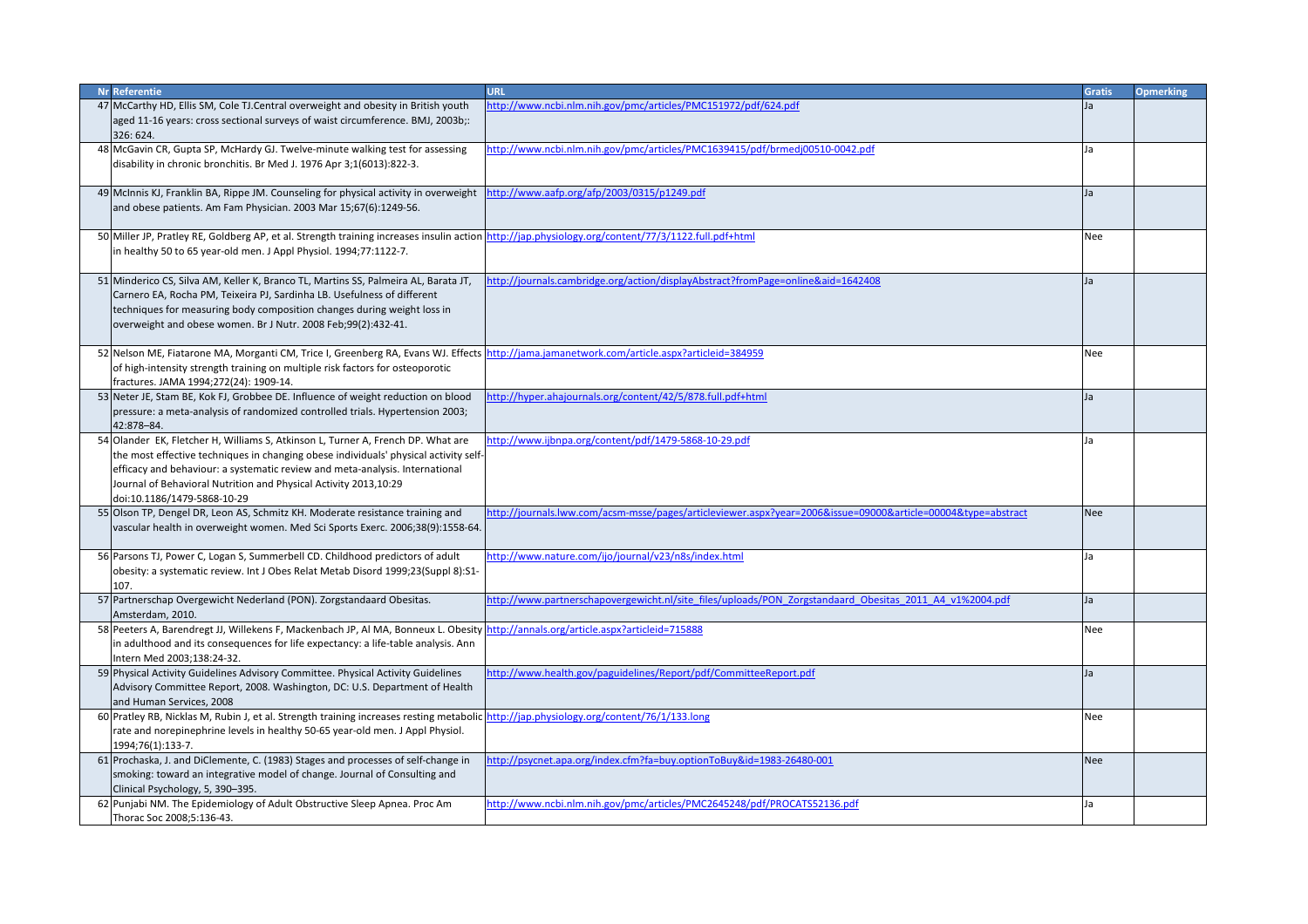| <b>Nr Referentie</b>                                                                                                                                                                                                                                                                                                         | URL                                                                                                                       | <b>Gratis</b> | <b>Opmerking</b> |
|------------------------------------------------------------------------------------------------------------------------------------------------------------------------------------------------------------------------------------------------------------------------------------------------------------------------------|---------------------------------------------------------------------------------------------------------------------------|---------------|------------------|
| 63 Saris WH, Blair SN, van Baak MA, Eaton SB, Davies PS, Di Pietro L, Fogelholm M,<br>Rissanen A, Schoeller D, Swinburn B, Tremblay A, Westerterp KR, Wyatt H. How<br>much physical activity is enough to prevent unhealthy weight gain? Outcome of<br>the IASO 1st Stock Conference and consensus statement. Obes Rev. 2003 | ttp://onlinelibrary.wiley.com/doi/10.1046/j.1467-789X.2003.00101.x/pdf                                                    |               |                  |
| May;4(2):101-14. Review.                                                                                                                                                                                                                                                                                                     |                                                                                                                           |               |                  |
| 64 Sarlio-Lähteenkorva S, Silventoinen K, Lahti-Koski M, Laatikainen T, Jousilahti                                                                                                                                                                                                                                           | http://www.nature.com/ijo/journal/v30/n11/pdf/0803319a.pdf                                                                |               |                  |
| P.Socio-economic status and abdominal obesity among Finnish adults from 1992<br>to 2002. Int J Obes Relat Metab Disord, 2006; 30: 1653-1660.                                                                                                                                                                                 |                                                                                                                           |               |                  |
| 65 Schwarzer R. Modeling health behavior change: How to predict and modify the                                                                                                                                                                                                                                               | http://onlinelibrary.wiley.com/doi/10.1111/j.1464-0597.2007.00325.x/pdf                                                   | Ja            |                  |
| adoption and maintenance of health behavior. Applied psychology: an                                                                                                                                                                                                                                                          |                                                                                                                           |               |                  |
| international review 2008; 57(1): 1-29.                                                                                                                                                                                                                                                                                      |                                                                                                                           |               |                  |
| 66 Shah NR, Braverman ER. Measuring adiposity in patients: The utility of body                                                                                                                                                                                                                                               | http://www.ncbi.nlm.nih.gov/pmc/articles/PMC3317663/pdf/pone.0033308.pdf                                                  | Ja            |                  |
| mass index (BMI), percent body fat, and leptin. PLoS ONE 7(4):e33308.<br>Doi:10.1371/journal.pone.0033308. Epub 2012 Apr 2.                                                                                                                                                                                                  |                                                                                                                           |               |                  |
| 67 Shaw KA, Gennat HC, O'Rourke P, Del Mar C. Exercise for overweight or obesity.                                                                                                                                                                                                                                            | http://onlinelibrary.wiley.com/doi/10.1002/14651858.CD003817.pub3/abstract                                                | Nee           |                  |
| Cochrane Database of Systematic Reviews 2006, Issue 4. Art. No.: CD003817.                                                                                                                                                                                                                                                   |                                                                                                                           |               |                  |
| DOI: 10.1002/14651858.CD003817.pub3.                                                                                                                                                                                                                                                                                         |                                                                                                                           |               |                  |
| 68 Singh N, Clements K, Fiatarone M. A randomized controlled trial of progressive                                                                                                                                                                                                                                            | http://biomedgerontology.oxfordjournals.org/content/52A/1/M27.long                                                        | Nee           |                  |
| resistance training in depressed elders. J Gerontol. 1997;52A:M27-M35.                                                                                                                                                                                                                                                       |                                                                                                                           |               |                  |
| 69 Stampfer MJ, Maclure KM, Colditz GA, Manson JE, Willett WC. Risk of                                                                                                                                                                                                                                                       | http://ajcn.nutrition.org/content/55/3/652.full.pdf                                                                       | Ja            |                  |
| symptomatic gallstones in women with severe obesity. Am J Clin Nutr                                                                                                                                                                                                                                                          |                                                                                                                           |               |                  |
| 1992;55:652-8.                                                                                                                                                                                                                                                                                                               |                                                                                                                           |               |                  |
| 70 Swinburn B, Egger G, Raza F. Dissecting obesogenic environments: the                                                                                                                                                                                                                                                      | http://www.sciencedirect.com/science/article/pii/S0091743599905856                                                        | Nee           |                  |
| development and application of a framework for identifying and prioritizing<br>environmental interventions for obesity. Prev Med 1999;29:563-70.                                                                                                                                                                             |                                                                                                                           |               |                  |
|                                                                                                                                                                                                                                                                                                                              |                                                                                                                           |               |                  |
| 71 Taaffe DR, Pruitt L, Reim J, Butterfield G, Marcus R. Effect of sustained resistance                                                                                                                                                                                                                                      | nttp://www.ncbi.nlm.nih.gov/pubmed/?term=ffect+of+sustained+resistance+training+on+basal+metabolic+rate+in+older+womerNee |               |                  |
| training on basal metabolic rate in older women. JAGS 1995;43(5):465-71.                                                                                                                                                                                                                                                     |                                                                                                                           |               |                  |
| 72 Van Binsbergen JJ, Langens FNM, Dapper ALM, Van Halteren MM, Glijsteen R,                                                                                                                                                                                                                                                 | http://nhg.artsennet.nl/kenniscentrum/k richtlijnen/k nhgstandaarden/NHGStandaard/M95 std.htm#Richtlijnendiagnostiek      | Ja            |                  |
| Cleyndert GA, Mekenkamp-Oei SN, Van Avendonk MJP. NHG-Standaard                                                                                                                                                                                                                                                              |                                                                                                                           |               |                  |
| Obesitas. Huisarts Wet 2010:53(11):609-25.                                                                                                                                                                                                                                                                                   |                                                                                                                           |               |                  |
| 73 Van der Steeg JW, Steures P, Eijkemans MJ, Habbema JD, Hompes PG, Burggraaff http://humrep.oxfordjournals.org/content/23/2/324.full.pdf+html                                                                                                                                                                              |                                                                                                                           | Ja            |                  |
| JM, et al. Obesity affects spontaneous pregnancy chances in subfertile, ovulatory                                                                                                                                                                                                                                            |                                                                                                                           |               |                  |
| women. Hum Reprod 2008;23:324-8.                                                                                                                                                                                                                                                                                             | http://arno.unimaas.nl/show.cgi?fid=20148                                                                                 |               |                  |
| 74 Van Keulen. Vitalum. Development and evaluation of tailored print<br>communication and telephone motivational interviewing to improve lifestyle                                                                                                                                                                           |                                                                                                                           | Ja            |                  |
| behaviors among older adults. Hilde van Keulen Leiderdorp, 2010 (proefschrift).                                                                                                                                                                                                                                              |                                                                                                                           |               |                  |
|                                                                                                                                                                                                                                                                                                                              |                                                                                                                           |               |                  |
| 75 Van Stralen MM, De Vries H, Mudde AN, Bolman C, Lechner L. Determinants of                                                                                                                                                                                                                                                | ttp://www.tandfonline.com/doi/full/10.1080/17437190903229462                                                              | Nee           |                  |
| initiation and maintenance of physical among older adults: a literature review.                                                                                                                                                                                                                                              |                                                                                                                           |               |                  |
| Health Psychology review 2009; 3(2): 147-207.                                                                                                                                                                                                                                                                                |                                                                                                                           |               |                  |
| 76 Wallace JP en Ray S (2009). Obesity. In Durstine et al., (eds.), ACSM's exercise<br>management for persons with chronic diseases and disabilities (pp. 192-200).                                                                                                                                                          | http://www.acsmstore.org/ProductDetails.asp?ProductCode=0-7360-7433-3                                                     | Nee           | <b>Boek</b>      |
| Champaign, IL (Verenigde Staten): Human Kinetics.                                                                                                                                                                                                                                                                            |                                                                                                                           |               |                  |